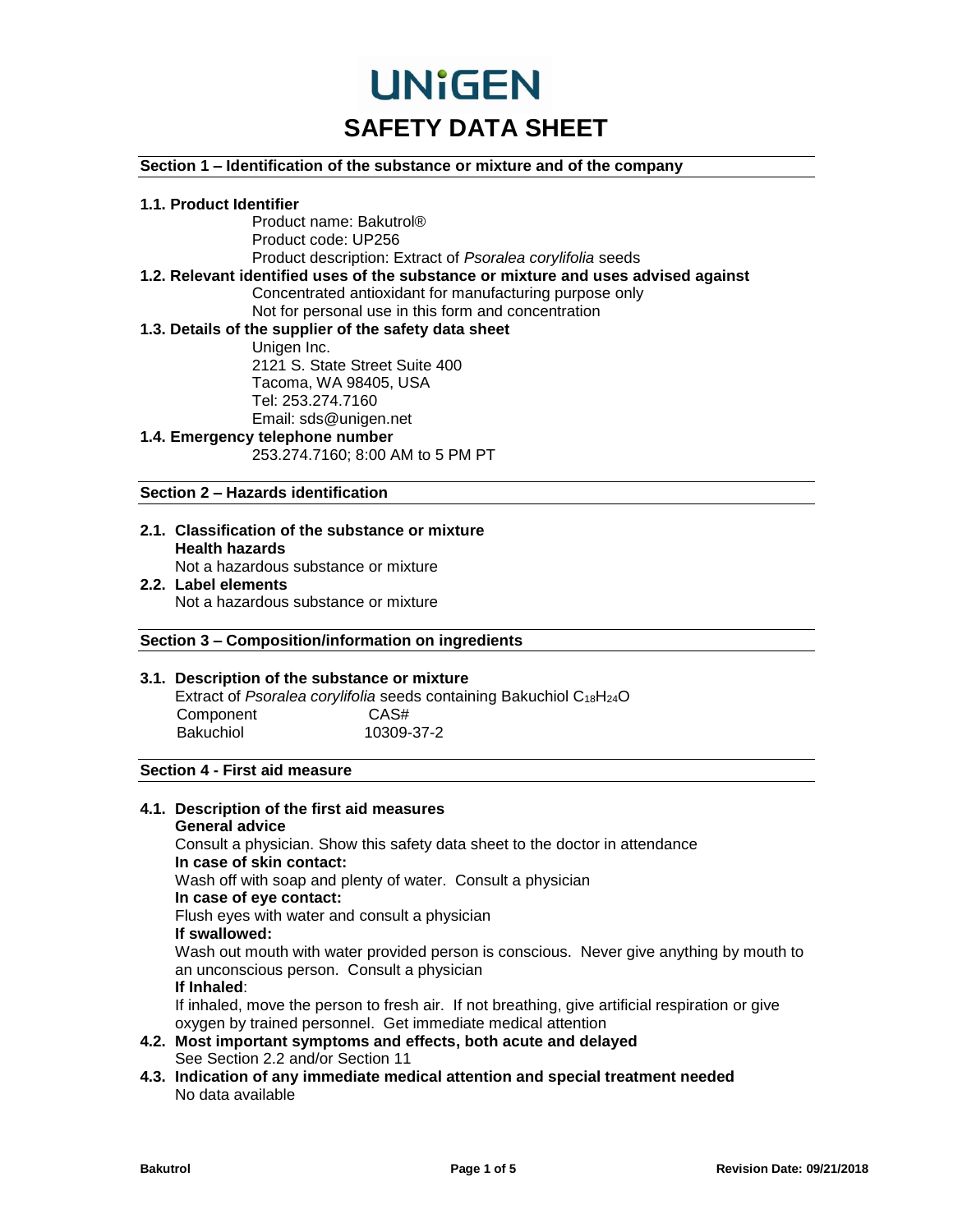### **Section 5 - Firefighting measures**

- **5.1. Extinguishing media Recommended extinguishers:** Water spray, alcohol-resistant foam, dry chemical, or carbon dioxide
- **5.2. Special hazards arising from the substance or mixture** Carbon oxides
- **5.3. Advice for firefighters** Wear self-contained breathing apparatus for firefighting if necessary **5.4. Additional information**:
	- No data available

### **Section 6 - Accidental release measures**

- **6.1. Personal precautions, protective equipment and emergency procedures** Use personal protective gear. Avoid contact with skin and eyes. Avoid breath vapors, mist or gas. For personal protection, see Section 8
- **6.2. Environmental hazards** Do not let product enter drains.
- **6.3 Method and material for containment and cleaning up** Soak up with inert absorbent material and dispose of as hazardous waste. Keep in suitable, closed containers for disposal
- **6.4. Reference to other sections** For disposal see Section 13

## **Section 7 - Handling and storage**

## **7.1. Precautions for safe handling**

For precautions see Section 2.2

## **7.2. Conditions for safe storage, including any incompatibilities** Keep container tightly closed in a dry and well-ventilated place. Containers which are opened must be carefully resealed and kept upright to prevent leakage **Incompatible materials:**

None known

#### **Section 8 - Exposure controls / personal protection**

**8.1. Control parameters Material with occupational exposure standards:** Contains no substance with occupational exposure limit values

## **8.2. Exposure control**

## **Precautionary measures:**

Handle in accordance with good industrial hygiene and safety practice. Wash hands before breaks and at the end of work day

#### **Protection for respiratory tract**:

Where risk assessment shows air-purifying respirators are appropriate, use a full face respirator with multi-purpose combination (US) or type ABEK (EN14387) respirator cartridges as a back to engineering controls.

## **Protection for hands**:

Avoid contact. Use chemical resistant gloves **Protection for eyes**: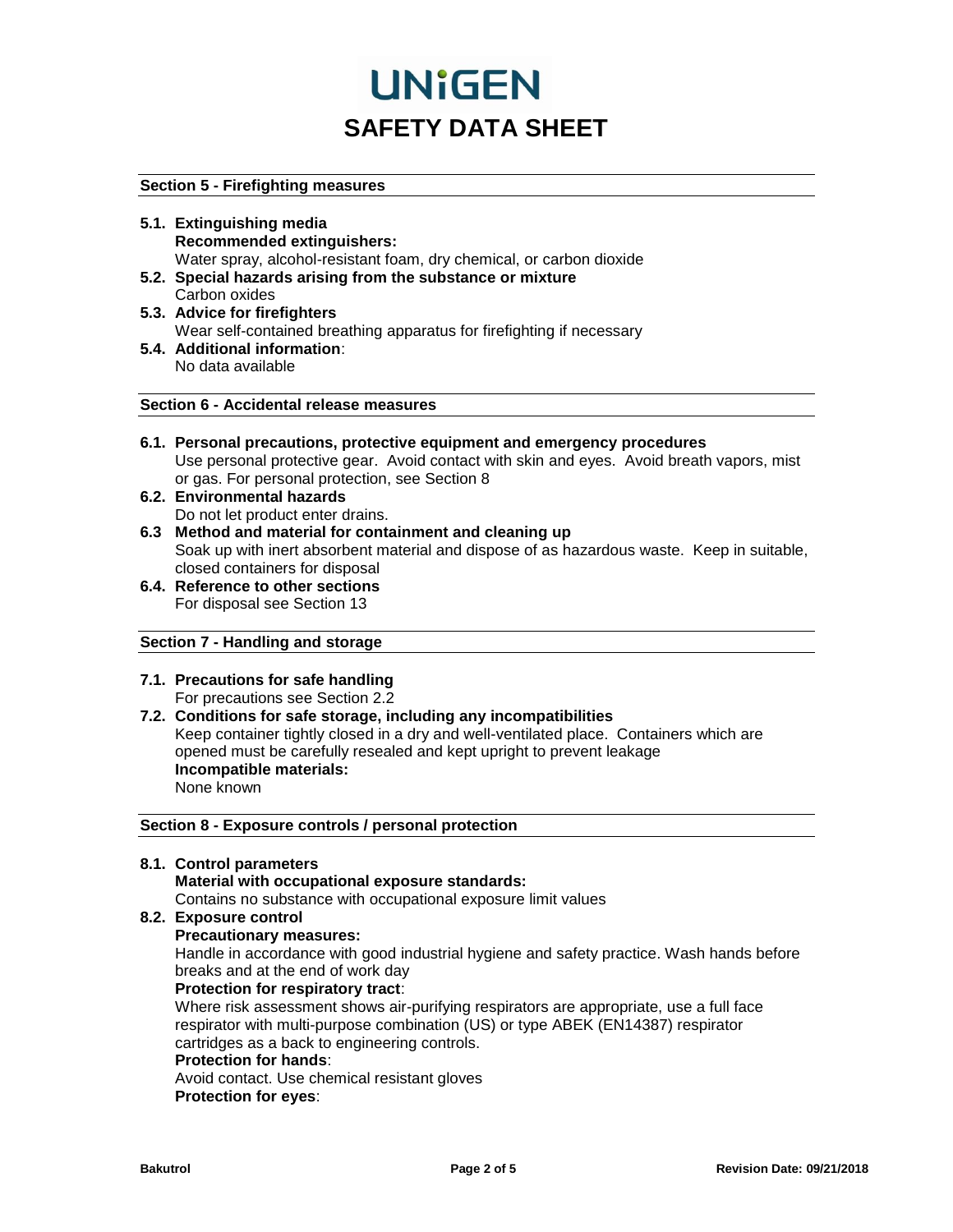Avoid contact. Wear safety glasses and face shield **Protection for skin**: Avoid contact. Use suitable protective suit

## **Section 9 – Physical Properties**

| Appearance                          | Brown red vis  |
|-------------------------------------|----------------|
| Odor                                | Mild, characte |
| <b>Odor threshold</b>               | Not available  |
| рH                                  | Not available  |
| <b>Melting point/freezing point</b> | Not determine  |
| <b>Boiling point:</b>               | Not determine  |
| <b>Flash point:</b>                 | $188^\circ$ C  |
| <b>Evaporation Rate:</b>            | Not available  |
| Vapour pressure:                    | Not determine  |
| Vapour density:                     | Not available  |
| <b>Relative density:</b>            | Not determine  |
| Solubility in water:                | Not available  |
| <b>Partition coefficient:</b>       | Not determine  |
| <b>Autoignition temperature:</b>    | Not available  |
| <b>Decomposition temperature:</b>   | Not available  |
| <b>Viscosity:</b>                   | Not available  |
| <b>Explosive properties:</b>        | Not applicable |
| <b>Oxidising properties:</b>        | Not available  |

**Appearance** Brown red viscous liquid, oil **Odor** Mild, characteristic **Not available** Not available **Not determined Boiling point:** Not determined **Not available Not determined Not available Not determined Not available Not determined Not available Not available Viscosity:** Not available **Not applicable** 

## **Section 10 – Stability and reactivity**

## **10.1. Reactivity**

No data available

**10.2. Chemical stability**

Stable at normal conditions

- **10.3. Possibility of hazardous reaction** No data available
- **10.4. Conditions to avoid** Extreme temperatures and direct sunlight
- **10.5. Incompatible material**  Strong oxidizing or reducing agents **10.6. Hazardous decomposition products**

Other decomposition products: No data available In the event of fire: see Section 5

## **Section 11 - Toxicology information**

The toxicological effects of this product have not been thoroughly studied.

- **11.1. Information on toxicological effects**: Bakuchiol: Oral LC50: 2560 mg/kg (rat)
- **11.2 Carcinogenicity** Not listed as known or suspected carcinogen **11.3. Skin irritation**:

No Irritant (Human Repeat Insult Patch Test, Changer Scarification test)

- **11.4. Eye irritation**: No Irritant (Epiocular Test)
- **11.5. Mutagenicity**: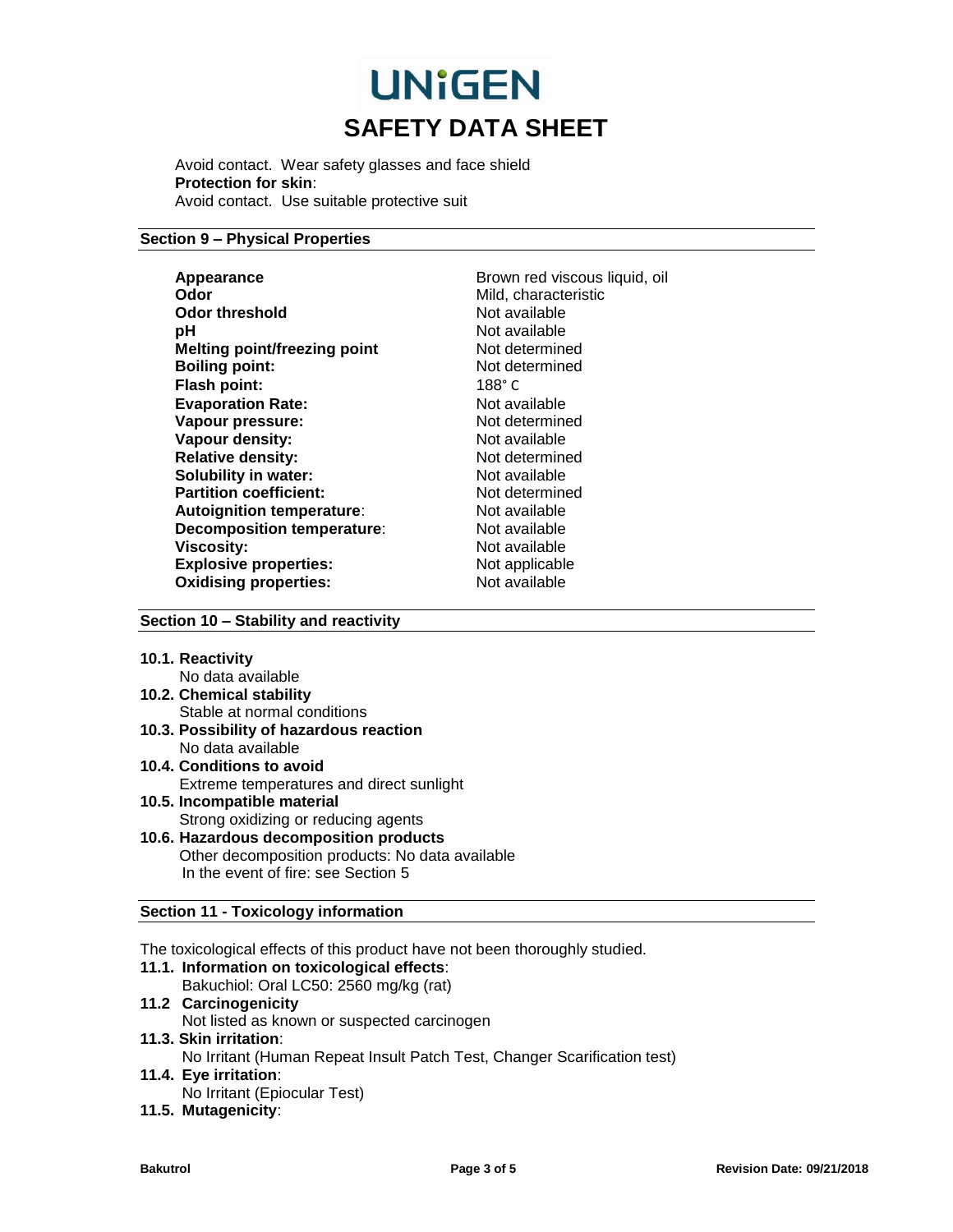In vitro mutagenicity studies negative (AMES test)

#### **11.6. Photoallergy**:

No photoallergenic (Photoallergy Evaluation on Human Subjects)

#### **Section 12 - Ecological Information**

### **12.1. Ecotoxicity**

No data available.

- **12.2. Persistence and degradability:** No data available
- **12.3. Bioaccumulative potential** No data available
- **12.4. Mobility in soil:** Not data available
- **12.5. Results of PBT and vPvB assessment** Not data available
- **12.6. Other adverse effects** Not data available

### **Section 13 - Disposal considerations**

### **13.1. Dispose instructions**

Dispose of contents/ container in accordance with local/ national/ international regulations. Contact a licensed professional waste disposal service to dispose of this material

#### **13.1. Waste treatment methods**

The product should be disposed of in accordance with local regulations. Avoid depositing into drainage systems and into environment. The soiled packaging should be disposed of in the same way as the product

### **Section 14 - Transport information**

- **14.1. Transport hazard class DOT (US**) Not dangerous goods **IMDG** Not dangerous goods **IATA** Not dangerous goods
- **14.2. Environmental hazard** Not listed
- **14.3. Packing group** Not listed
- **14.4. Transport in bulk** Not listed

#### **Section 15 - Regulatory information**

### **15.1. General information:**

For classification and labeling information see Section 2.

## **15.2. Chemical safety assessment:**

No chemical safety assessment has been carried out for this substance.

## **15.3. Right to know**